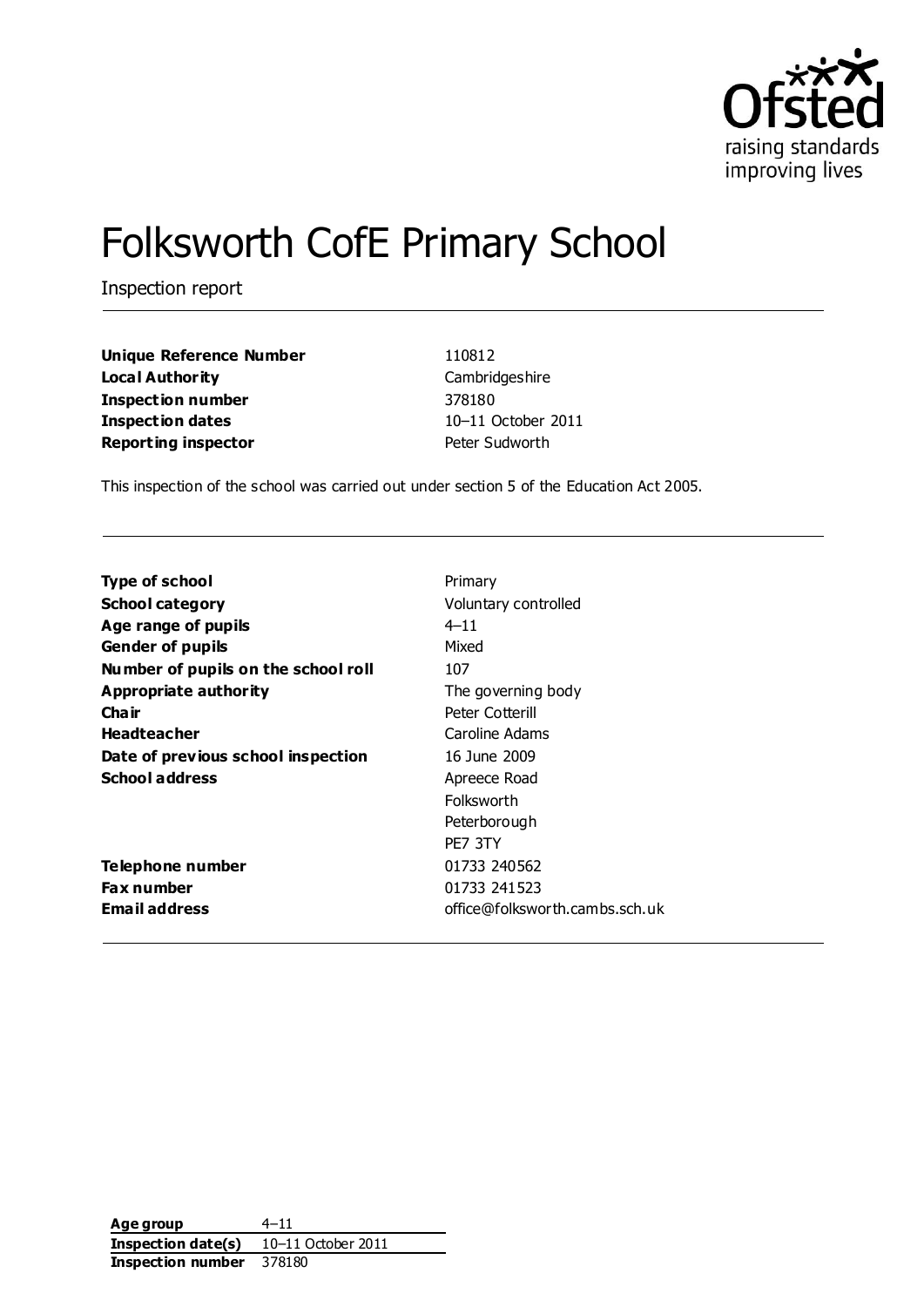The Office for Standards in Education, Children's Services and Skills (Ofsted) regulates and inspects to achieve excellence in the care of children and young people, and in education and skills for learners of all ages. It regulates and inspects childcare and children's social care, and inspects the Children and Family Court Advisory Support Service (Cafcass), schools, colleges, initial teacher training, work-based learning and skills training, adult and community learning, and education and training in prisons and other secure establishments. It assesses council children's services, and inspects services for looked after children, safeguarding and child protection.

Further copies of this report are obtainable from the school. Under the Education Act 2005, the school must provide a copy of this report free of charge to certain categories of people. A charge not exceeding the full cost of reproduction may be made for any other copies supplied.

If you would like a copy of this document in a different format, such as large print or Braille, please telephone 0300 123 4234, or email enquiries@ofsted.gov.uk.

You may copy all or parts of this document for non-commercial educational purposes, as long as you give details of the source and date of publication and do not alter the information in any way.

To receive regular email alerts about new publications, including survey reports and school inspection reports, please visit our website and go to 'Subscribe'.

Piccadilly Gate Store St **Manchester** M1 2WD

T: 0300 123 4234 Textphone: 0161 618 8524 E: enquiries@ofsted.gov.uk W: www.ofsted.gov.uk

**Ofcted** 

© Crown copyright 2011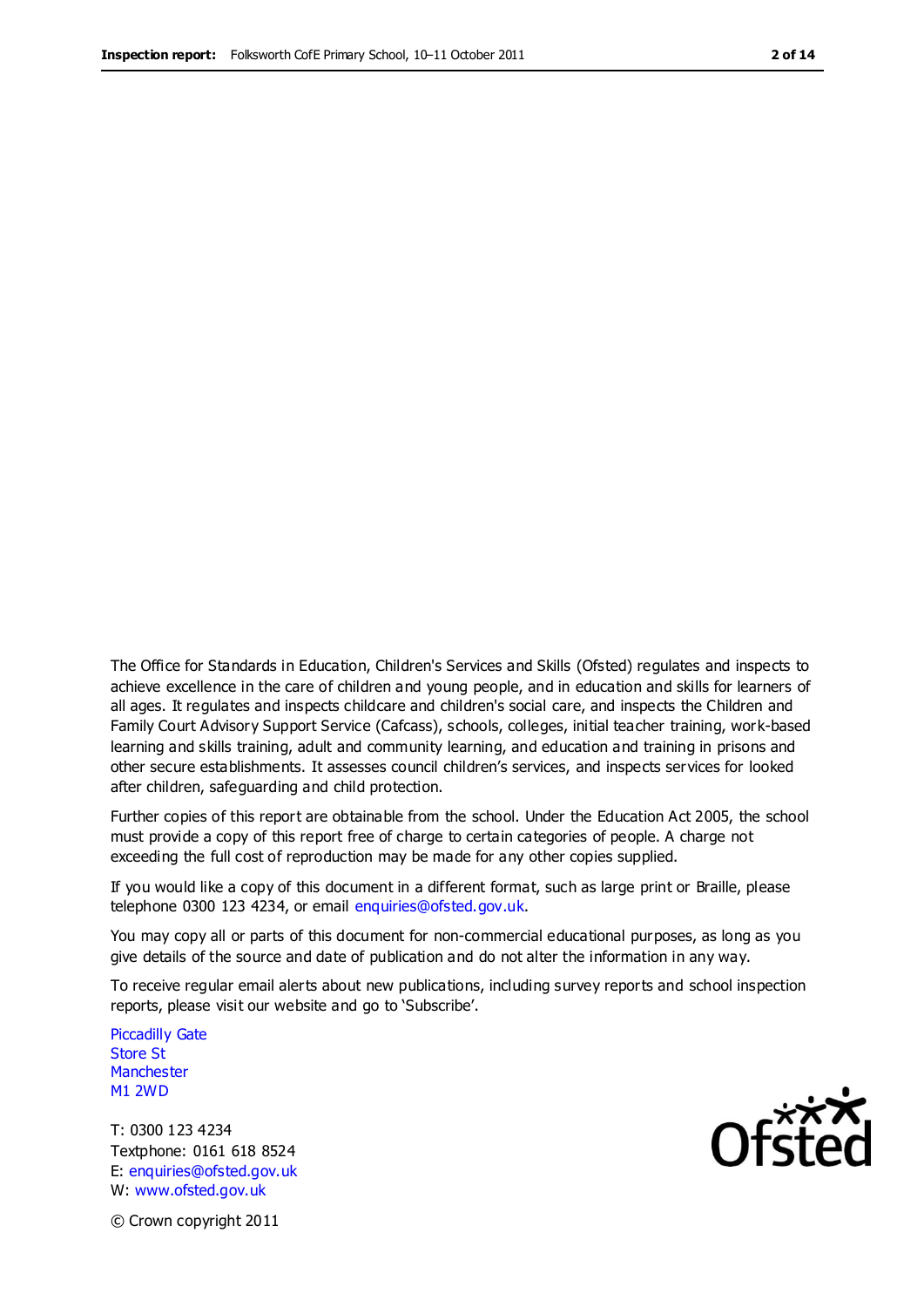# **Introduction**

This inspection was carried out by two additional inspectors. They observed teaching and learning in 10 lessons taught by four members of staff. They held meetings with two governors, including the Chair of the Governing Body; the headteacher; other staff; and a group of pupils. They observed the school's work and looked at a range of documentation relating to safeguarding, development planning, pupils' work and the information used to track pupils' progress. The 57 questionnaire responses from parents and carers were analysed, as were those from staff and pupils.

The inspection team reviewed many aspects of the school's work. It looked in detail at a number of key areas.

- The progress made by different groups of pupils, including those with special educational needs and/or disabilities, together with the progress of pupils generally in Key Stage 2.
- What the school is doing to address the recent fall in reading results.
- **IMPROVEMENTS** Since the last inspection to the curriculum and the challenge for all pupils.

# **Information about the school**

This is a smaller-than-average sized primary school with four classes, all of which are of mixed ages. All pupils commence the Reception class in the September following their fourth birthday. A high proportion of the children have previously attended nursery or pre-school groups. Most pupils are of White British background and very few speak English as an additional language. The percentage of pupils designated as having special educational needs and/or disabilities is below the national average. The proportion of pupils who are known to be eligible for free school meals is below the national average. The school has the Basic Skills award and also the Activemark.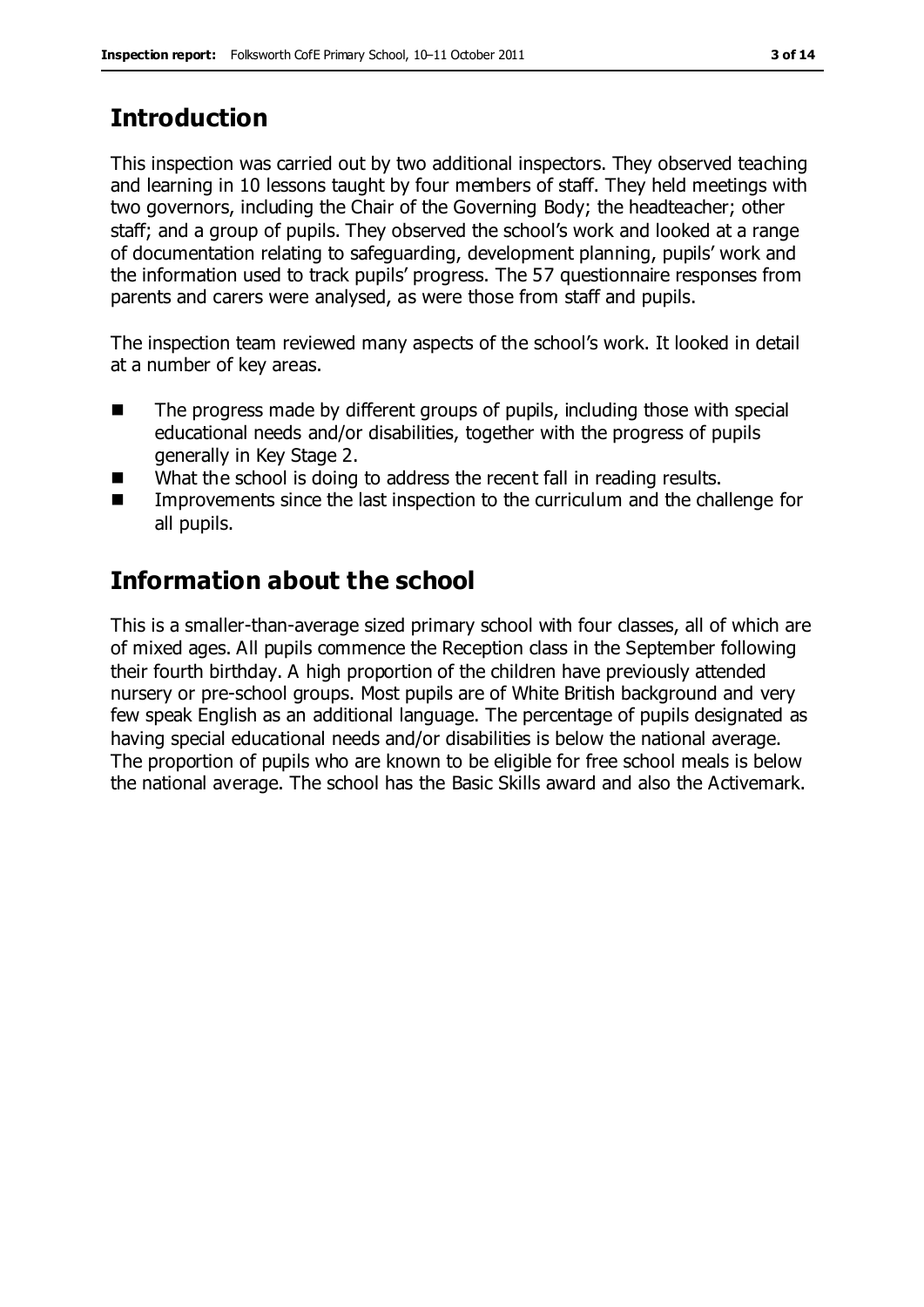# **Inspection judgements**

| Overall effectiveness: how good is the school?  |  |  |
|-------------------------------------------------|--|--|
| The school's capacity for sustained improvement |  |  |

## **Main findings**

Folksworth C of E Primary School provides a satisfactory education for its pupils. Pupils' attainment is above average but the progress they make from Year 2 to Year 6 is not always as good as it could be. Pupils achieve satisfactorily overall. Writing and mathematics results in the school as a whole have recently improved but reading results fell in 2011. The school has taken immediate action although it is too early judge the outcome. Pupils now have regular reading opportunities in school and the school is asking parents and carers to give additional support at home. The school is making steady progress in acting on the previous inspection recommendations and has been trialling new curriculum materials. It has still to decide its long-term curriculum plan and a structure to promote basic skills subjects across the curriculum in order to ensure progression in all subjects. There is, however, evidence that greater attention is being paid to the different needs of pupils in the mixed-age classes but it is too early to see the full impact of this work.

Pupils make good progress in several aspects of their personal development. They have a good appreciation of healthy and safe living. Pupils clearly enjoy school and attendance is consistently above the national average. They get along well together and their behaviour is good. As one pupil said, 'I like the school because it is full of really nice people.' Pupils' understanding of cultural diversity is not so well developed and work to develop this aspect is not sufficiently well thought through and planned for.

Although teaching is satisfactory overall, it is stronger for younger pupils in the school than elsewhere because it is matched better to pupils' needs and this has a positive impact on the progress of the younger pupils. The staff have begun to provide activities that are both interesting as well as ensuring that pupils' different skills are developed. Pupils are not sufficiently aware, however, of how they can improve their work and what they should be aiming towards in developing their learning skills and knowledge.

Self-evaluation is broadly accurate but although the school's improvement planning identifies the right priorities, planning has yet to be formalised for the current academic year. Equally, although key aspects of the school's work have been reviewed, senior leaders do not always systematically evaluate the impact of their actions. The governing body is supportive and involved in many aspects of the school's work but recognises that it does not challenge and question the school effectively enough. The school has made sound progress since the last inspection in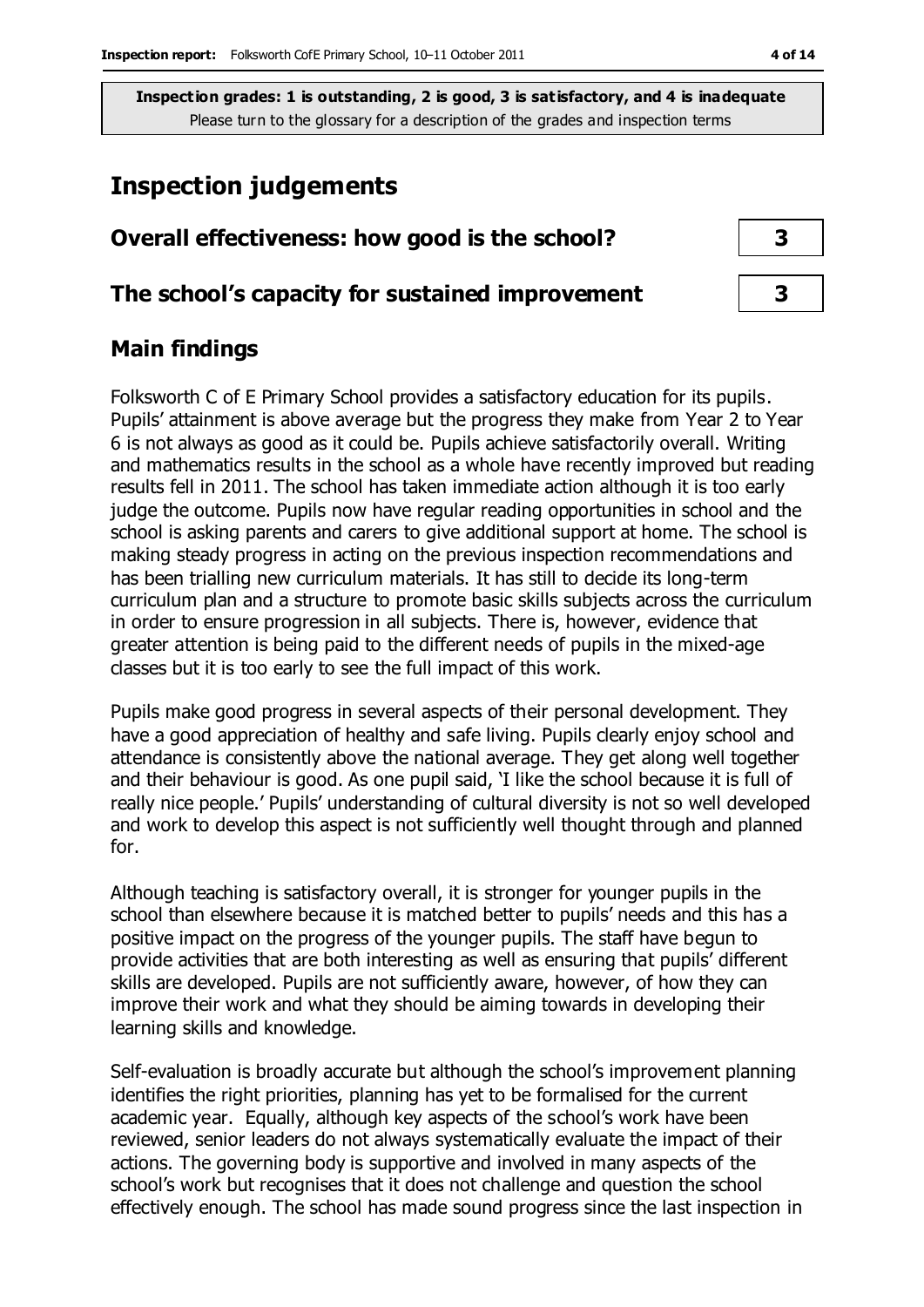tackling aspects for improvement, and therefore demonstrates a satisfactory capacity for sustained improvement.

Up to 40% of schools whose overall effectiveness is judged satisfactory may receive a monitoring visit by an Ofsted inspector before their next section 5 inspection.

## **What does the school need to do to improve further?**

- Increase pupils' rates of progress, particularly in Key Stage 2, by:
	- improving the quality of teaching further so that pupils know more clearly  $\equiv$ how they can be successful in the tasks they undertake
	- ensuring that pupils are aware of their next steps in learning and the requirements for the next stage of the National Curriculum in reading, writing and mathematics
	- sharing this information with parents and carers so that they can play their part in their children's learning development.
- Inject a greater sense of urgency to secure continual improvement so that:
	- the school development plan is completed on time  $\equiv$
	- the success of different initiatives can be clearly measured  $\equiv$
	- whole school self-evaluation is kept up to date.
- Ensure that the curriculum incorporates the progressive development of skills in different subjects.
- $\blacksquare$  Help the pupils to appreciate the diversity of cultures and ethnicity in the United Kingdom and overseas by:
	- auditing the school's provision for community cohesion
	- formulating a plan for development and acting upon it.  $\frac{1}{2}$

# **Outcomes for individuals and groups of pupils 3**

Attainment on entry to the school is above average, especially in communication, language and literacy and in the children's personal and social skills. Attainment is above the national average at the end of both key stages. Progress is more rapid in Key Stage 1 than Key Stage 2 where there has been some underachievement among a few average ability pupils in particular. Pupils with special educational needs and/or disabilities make satisfactory progress. The more experienced staff in Key Stage 1 use their expertise well to plan precise learning that meets the pupils' needs effectively. For example, in an English lesson for Years 1 and 2 with a focus on writing composition, separate planning and well-matched tasks were made for the different ability groups. Together with the good use of additional adult support, pupils were enabled to progress well at their individual stage of development. Handwriting skills are satisfactory, but the older pupils do not always write in a joined-up style. There was no specific evidence during the inspection of wide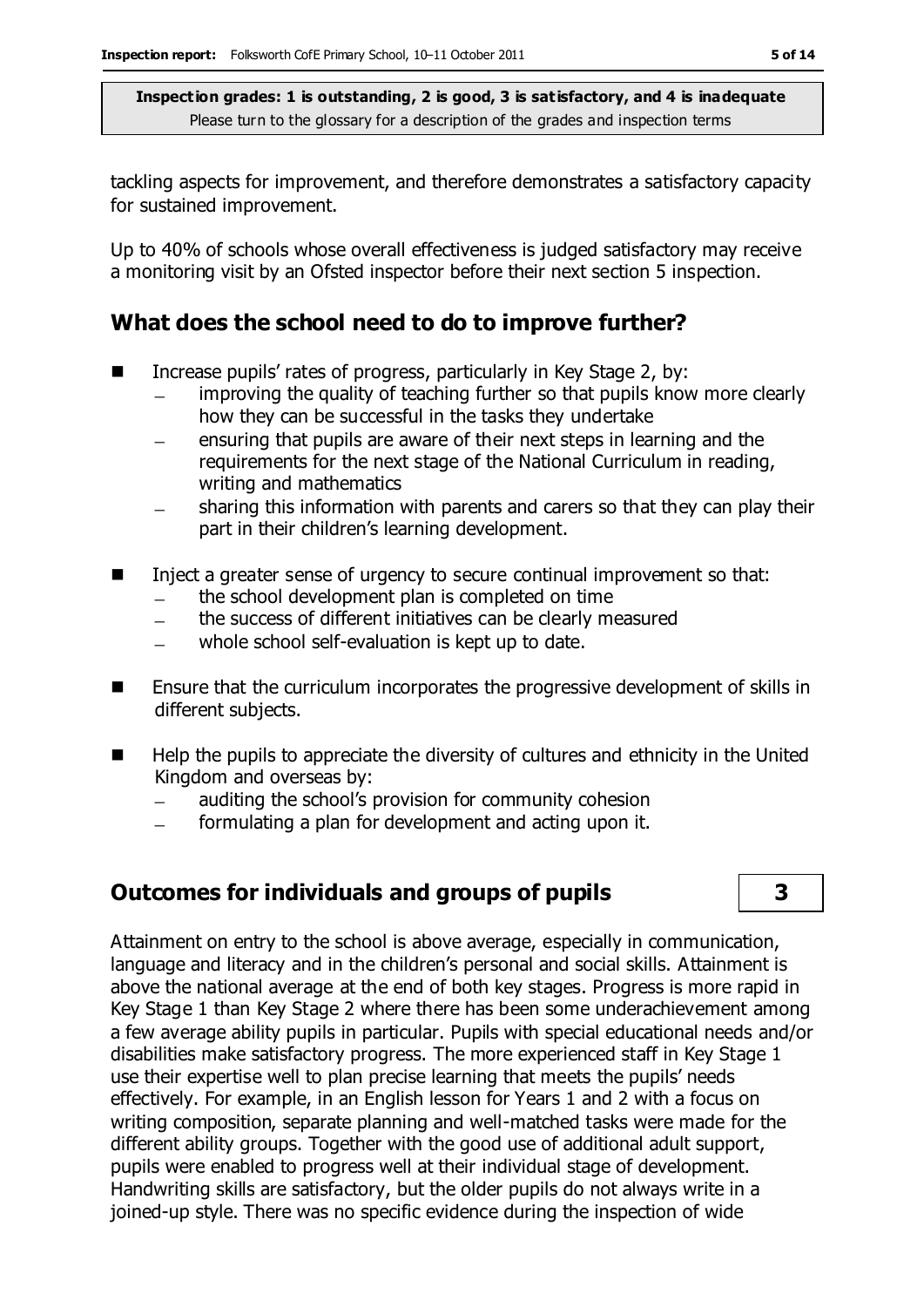variation between the boys' and girls' performance.

Pupils' good behaviour makes a positive contribution to the amount of work they accomplish. Pupils strive to do their best in lessons, and they concentrate well. Their above average attainment and good personal development prepares them well for the next stage of their education. They feel safe in school and know how to conduct themselves safely when out and about. They are aware of potential dangers and have a good knowledge of healthy living. The award of the Activemark recognises their regular engagement in exercise. Pupils eat healthily at lunchtimes. They make a satisfactory contribution to the school and wider community. While their spiritual and moral development is good, their understanding of diversity and different cultures is less well developed.

These are the grades for pupils' outcomes

| Pupils' achievement and the extent to which they enjoy their learning                                                     |                         |
|---------------------------------------------------------------------------------------------------------------------------|-------------------------|
| Taking into account:                                                                                                      |                         |
| Pupils' attainment <sup>1</sup>                                                                                           | $\mathfrak{p}$          |
| The quality of pupils' learning and their progress                                                                        | 3                       |
| The quality of learning for pupils with special educational needs and/or disabilities<br>and their progress               | 3                       |
| The extent to which pupils feel safe                                                                                      | $\overline{\mathbf{2}}$ |
| Pupils' behaviour                                                                                                         | $\overline{2}$          |
| The extent to which pupils adopt healthy lifestyles                                                                       | $\overline{2}$          |
| The extent to which pupils contribute to the school and wider community                                                   | 3                       |
| The extent to which pupils develop workplace and other skills that will<br>contribute to their future economic well-being | $\overline{\mathbf{2}}$ |
| Taking into account:                                                                                                      |                         |
| Pupils' attendance <sup>1</sup>                                                                                           | $\overline{2}$          |
| The extent of pupils' spiritual, moral, social and cultural development                                                   | 3                       |

## **How effective is the provision?**

Good relationships between staff and pupils, and teachers' calm management support the pupils' cooperation and enthusiasm well. Lessons are suitably prepared and resources used effectively to help the pupils' understanding. The use of large screens to display work supports the pupils' concentration satisfactorily. Learning intentions are shared with the pupils, so that they understand what the outcome of the lesson should be. However, teachers do not always make it clear to pupils what they need to achieve and what they should include in their work so that they can assess how successful they have been. Marking is satisfactory. Written comments sometimes indicate how pupils can improve their work in the future but this is not

 $\overline{a}$ <sup>1</sup> The grades for attainment and attendance are: 1 is high; 2 is above average; 3 is broadly average; and 4 is low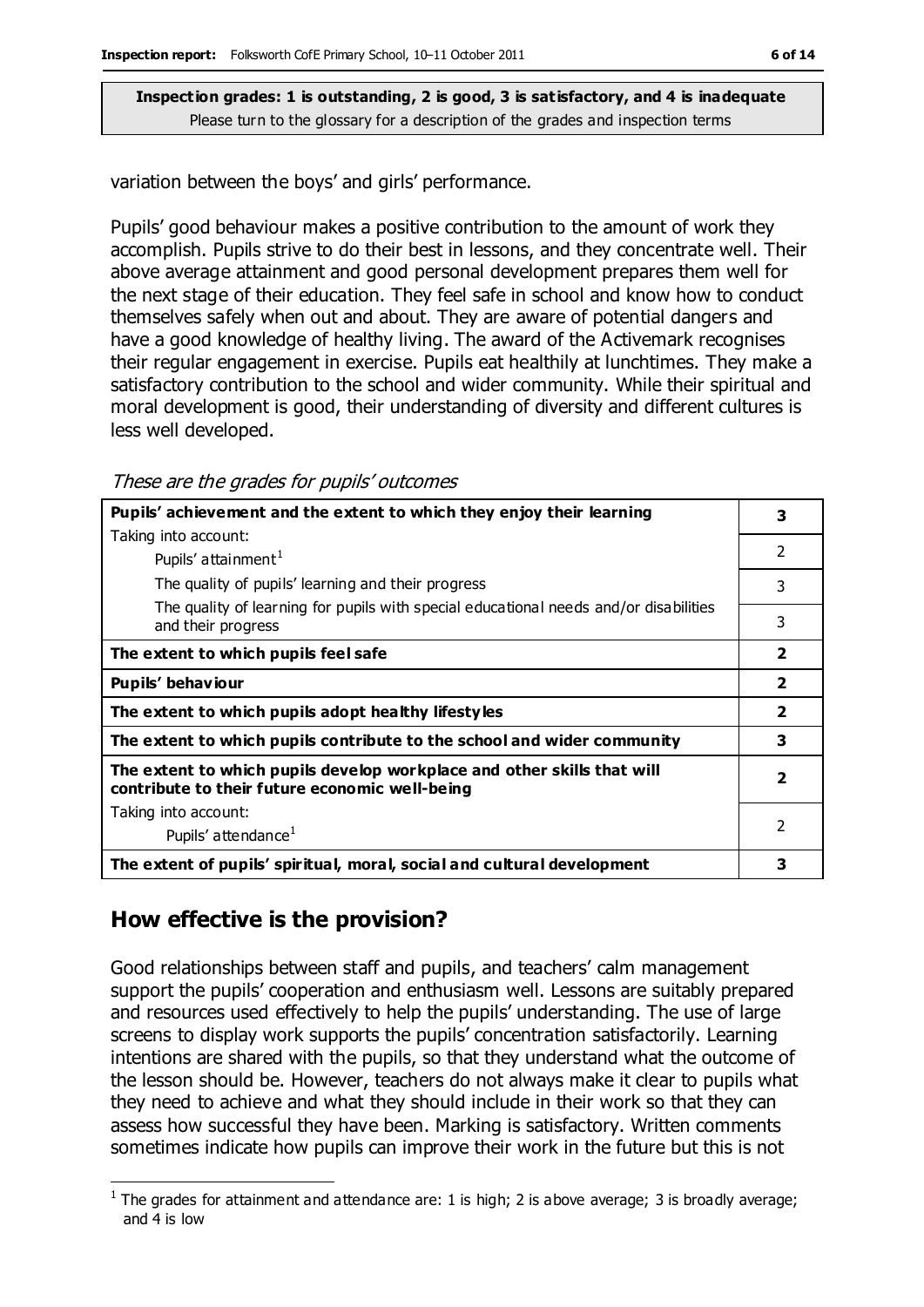consistently applied across the school. Consequently, pupils are not clear enough about their next steps in learning and what they have to be able to do to get to the next level.

The school is trialling a new published curriculum to enhance still further pupils' enjoyment of learning. It is too early to judge its success but there are already improved links with literacy. Pupils in Years 3 and 4, for example, planned the writing of an explanatory text about the extinction of dinosaurs successfully. In doing so they used information from videos, the knowledge gained from research and their earlier creation of scenes of a geological period with dinosaur models. The school provides a satisfactory range of extra-curricular activities and some of these contribute to the pupils' healthy lifestyles. All pupils have two hours of physical education and this also includes swimming. The annual residential trip is a very successful element of the curriculum to which pupils eagerly look forward. The programmes for pupils who have special educational needs and /or disabilities are mapped out clearly. The most recent individual plans contain clear targets but it is too early to judge whether these are leading to more rapid progress.

The school provides a warm and welcoming environment, and provides good support for pupils and their families through counselling and other services. Satisfactory attention is given to health and safety matters. While the school has a good number of first-aid personnel, refresher training in one or two instances has not been undertaken at the appropriate time. Induction arrangements for new entrants are suitably considered and also at transfer to the secondary phase. Good links are made with external professional agencies so that any pupils with specific problems can receive extra help. The school keeps a careful watch and maintains well-documented records of pupils who may be vulnerable.

| The quality of teaching                                                                                    |   |
|------------------------------------------------------------------------------------------------------------|---|
| Taking into account:                                                                                       |   |
| The use of assessment to support learning                                                                  |   |
| The extent to which the curriculum meets pupils' needs, including, where<br>relevant, through partnerships | 3 |
| The effectiveness of care, guidance and support                                                            |   |

These are the grades for the quality of provision

# **How effective are leadership and management?**

Leaders embed ambition and drive improvement satisfactorily. Team work is good and staff work well as a group. This is beginning to have a positive effect on the quality of teaching and learning. Monitoring of different subjects and teaching and learning are satisfactory. The headteacher monitors the quality of teaching and learning and her evaluations clearly point out areas for development with good examples of how to improve further. Staff are inducted well.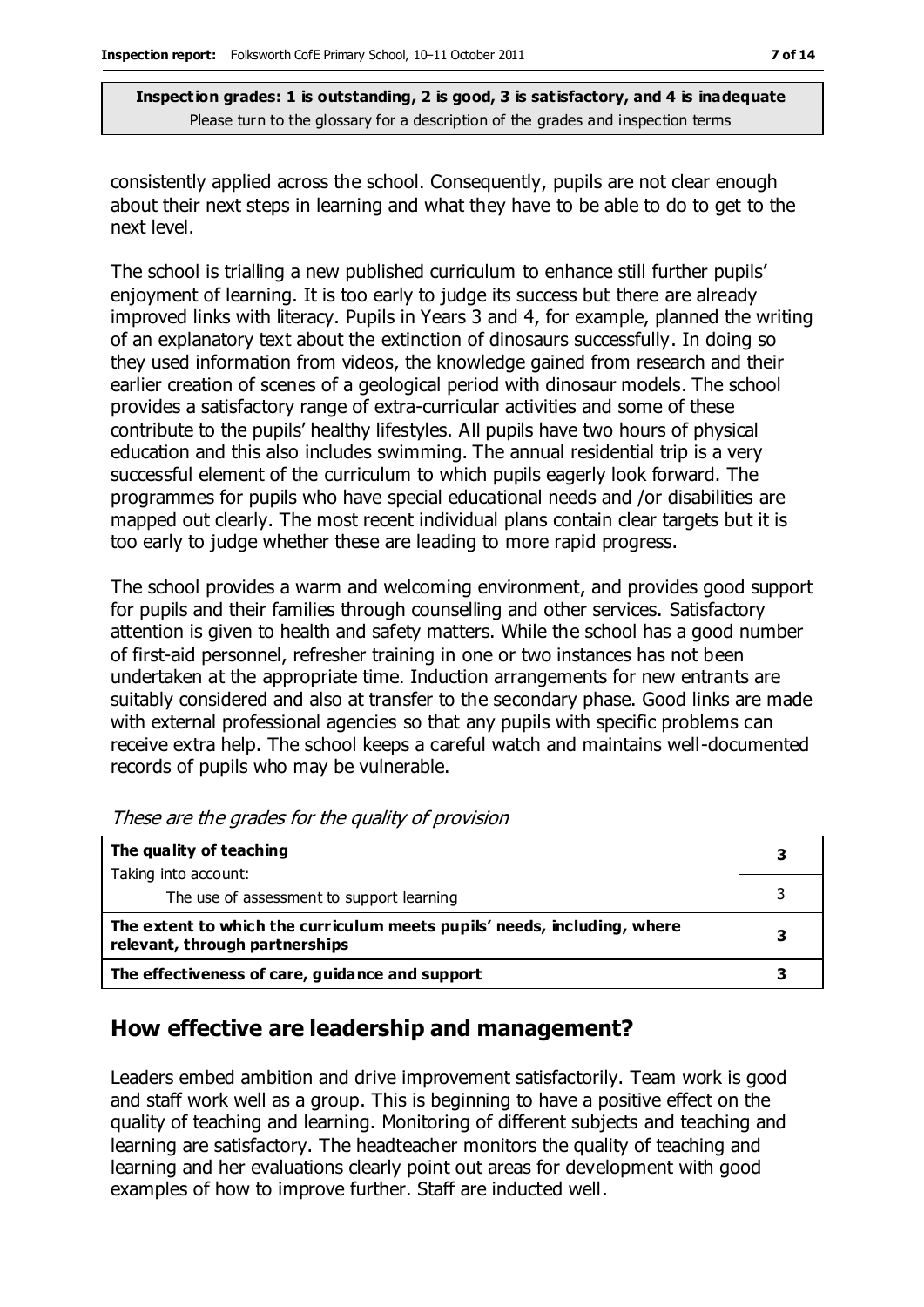The school development plan for the current year has not been agreed but in the past the various initiatives have been outlined satisfactorily. However, there has not been a high enough emphasis on the progress of different groups of pupils. There is not enough urgency about undertaking school self-evaluation and completing the school development plan so that it can be applied promptly to the period for which it is intended.

The governing body is satisfactory and keen to develop further. It has organised training events in the light of this. Governors took an active involvement in selecting the new curriculum and visited establishments to see it working in practice. They have also contributed well to the formulation of a new vision statement and improved outcomes. Although members of the governing body visit the school, they rely too much on the headteacher's reports for information about the progress that the school is making. Their visits to the school are not sufficiently focused and systematic to enable them to challenge more effectively, and important issues are not always followed through systematically and speedily enough. Safeguarding is satisfactory, with the required checks made on those working with children.

Although the school has close ties with the local community and church, it has not yet carried out a formal audit or created development objectives for community cohesion to extend the pupils' knowledge and awareness of cultural diversity. Equal opportunities are satisfactory as there is still some work to do on extending all pupils in their work so that they can achieve their full potential.

| The effectiveness of leadership and management in embedding ambition and<br>driving improvement                                                                     | 3 |
|---------------------------------------------------------------------------------------------------------------------------------------------------------------------|---|
| Taking into account:                                                                                                                                                |   |
| The leadership and management of teaching and learning                                                                                                              | 3 |
| The effectiveness of the governing body in challenging and supporting the<br>school so that weaknesses are tackled decisively and statutory responsibilities<br>met | 3 |
| The effectiveness of the school's engagement with parents and carers                                                                                                | 3 |
| The effectiveness of partnerships in promoting learning and well-being                                                                                              | 3 |
| The effectiveness with which the school promotes equality of opportunity and<br>tackles discrimination                                                              | 3 |
| The effectiveness of safeguarding procedures                                                                                                                        | 3 |
| The effectiveness with which the school promotes community cohesion                                                                                                 | 3 |
| The effectiveness with which the school deploys resources to achieve value for<br>money                                                                             | 3 |

These are the grades for leadership and management

# **Early Years Foundation Stage**

Good teaching and well-planned activities that engage the children's interests and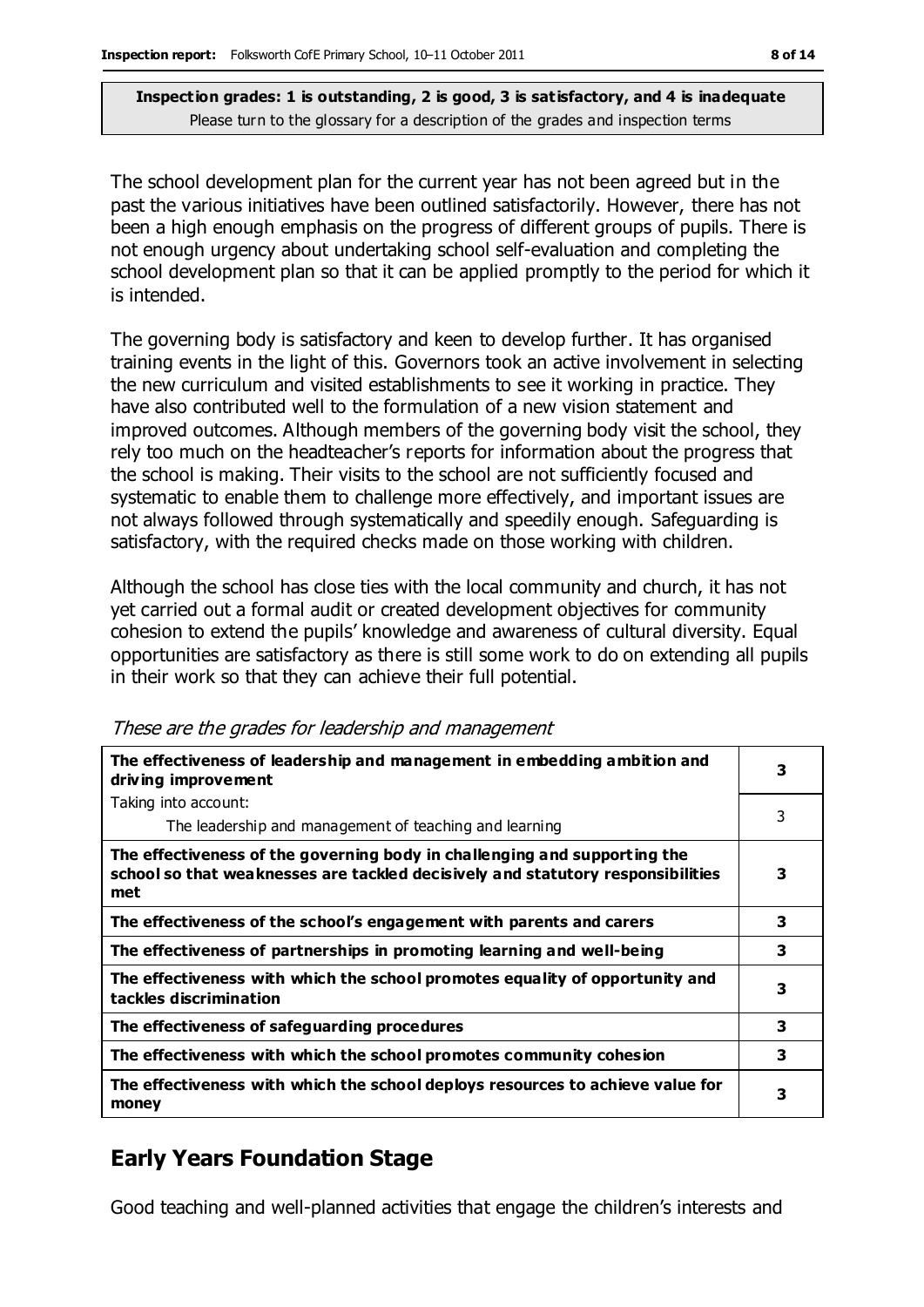develop their thinking ensure that the children make good progress in the Reception class. Attainment at the end of the Reception year in all areas is well above average. The Early Years Foundation team works well together. A key component of the staff's work is their constant engagement and interaction with the children. Questioning is very skilled so that the children are consistently thinking and making choices of their own. They selected their own materials to make their 'cases' to carry Teddy and used their own ideas in their designs. This questioning approach also develops their language skills effectively. The children get along together very well.

The setting is well managed and organised, and records of the children's development are well maintained. Observation notes are used effectively to ensure that individuals are challenged appropriately. The staff group children of similar ability to learn letter sounds, for example. Activities promote a wealth of learning. Using frothy soap, the children talked successfully about how it felt and what it looked like and tried to make it disappear. They drew shapes in the flattened soap bubbles and then discussed the properties of the shapes they had made.

Induction arrangements are satisfactory and the school looks carefully at the information from pre-school settings. Staff meet with parents and carers to discuss children's academic and personal development and use this information to support their initial assessments of the children.

| <b>Overall effectiveness of the Early Years Foundation Stage</b>                      |  |
|---------------------------------------------------------------------------------------|--|
| Taking into account:                                                                  |  |
| Outcomes for children in the Early Years Foundation Stage                             |  |
| The quality of provision in the Early Years Foundation Stage                          |  |
| The effectiveness of leadership and management of the Early Years Foundation<br>Stage |  |

These are the grades for the Early Years Foundation Stage

# **Views of parents and carers**

The percentage of parents and carers responding to the questionnaire was higher than is normally received. Parents and carers are very largely supportive of the school. A number of issues were raised by parents and carers and investigated by the inspection team. Some parents and carers do not feel that their suggestions are taken into consideration sufficiently well; others say they do not know enough about how to support their children at home. The school acknowledges that it can do more to further improve communication with parents and carers, particularly through its website. Parents and carers have been informed about the themes their children are studying this term.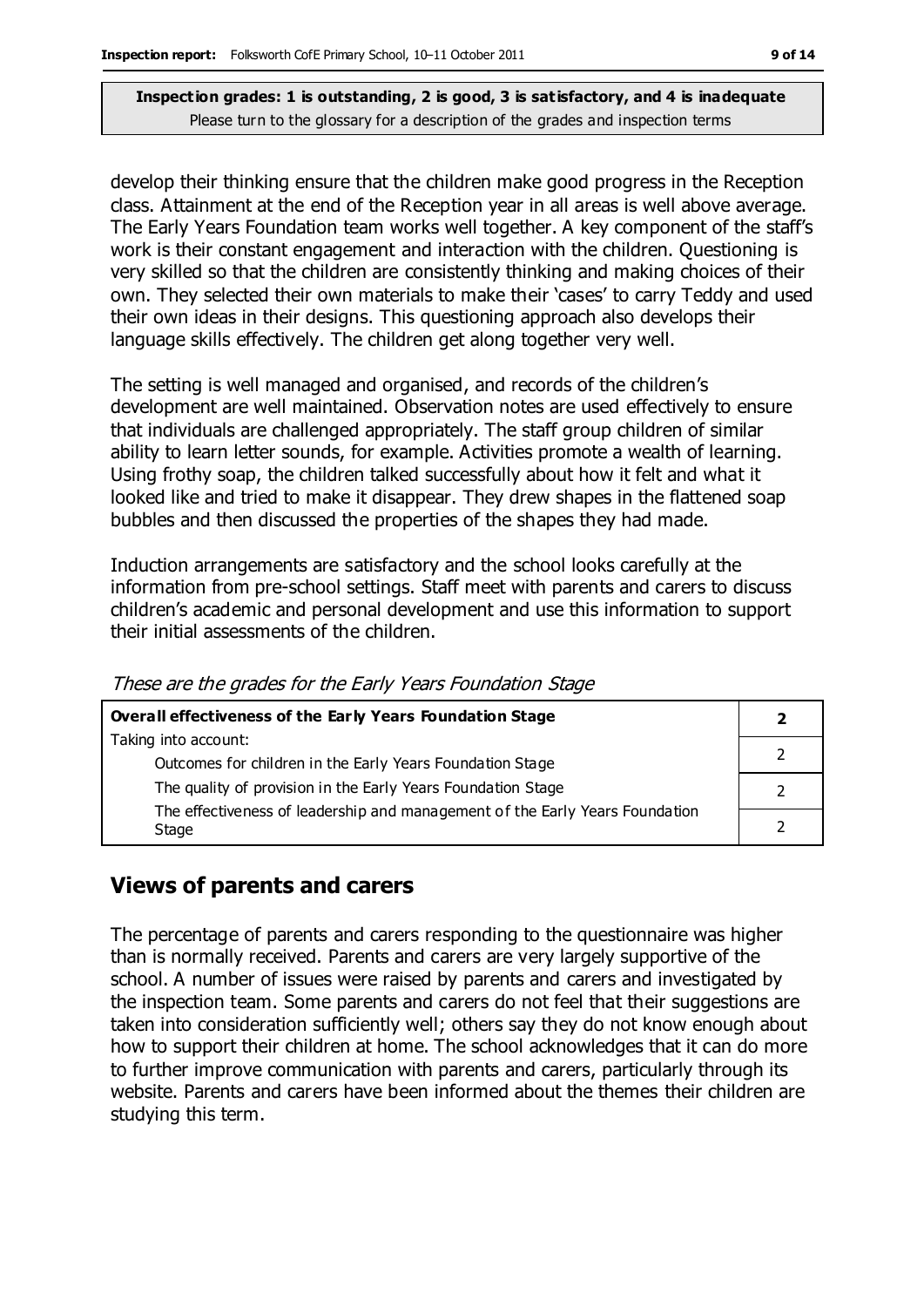#### **Responses from parents and carers to Ofsted's questionnaire**

Ofsted invited all the registered parents and carers of pupils registered at Folksworth CofE Primary School to complete a questionnaire about their views of the school.

In the questionnaire, parents and carers were asked to record how strongly they agreed with 13 statements about the school.

The inspection team received 57 completed questionnaires by the end of the on-site inspection. In total, there are 107 pupils registered at the school.

| <b>Statements</b>                                                                                                                                                                                                                                       | <b>Strongly</b><br>agree |               | <b>Agree</b> |               | <b>Disagree</b> |                | <b>Strongly</b><br>disagree |                |
|---------------------------------------------------------------------------------------------------------------------------------------------------------------------------------------------------------------------------------------------------------|--------------------------|---------------|--------------|---------------|-----------------|----------------|-----------------------------|----------------|
|                                                                                                                                                                                                                                                         | <b>Total</b>             | $\frac{1}{2}$ | <b>Total</b> | $\frac{1}{2}$ | <b>Total</b>    | $\frac{1}{2}$  | <b>Total</b>                | $\frac{1}{2}$  |
| My child enjoys school                                                                                                                                                                                                                                  | 33                       | 58            | 20           | 35            | 3               | 5              | $\mathbf 0$                 | $\mathbf 0$    |
| The school keeps my child<br>safe                                                                                                                                                                                                                       | 37                       | 67            | 17           | 31            | $\mathbf 0$     | $\mathbf 0$    | $\mathbf{1}$                | $\overline{2}$ |
| The school informs me about<br>my child's progress                                                                                                                                                                                                      | 13                       | 23            | 30           | 53            | 6               | 11             | $\overline{4}$              | $\overline{7}$ |
| My child is making enough<br>progress at this school                                                                                                                                                                                                    | 21                       | 37            | 20           | 35            | 5               | 9              | 4                           | $\overline{7}$ |
| The teaching is good at this<br>school                                                                                                                                                                                                                  | 21                       | 37            | 23           | 40            | 9               | 16             | $\mathbf 0$                 | $\mathbf 0$    |
| The school helps me to<br>support my child's learning                                                                                                                                                                                                   | 16                       | 28            | 29           | 51            | 8               | 14             | $\overline{2}$              | 4              |
| The school helps my child to<br>have a healthy lifestyle                                                                                                                                                                                                | 26                       | 46            | 25           | 44            | $\overline{2}$  | $\overline{4}$ | $\mathbf 0$                 | $\mathbf 0$    |
| The school makes sure that<br>my child is well prepared for<br>the future (for example<br>changing year group,<br>changing school, and for<br>children who are finishing<br>school, entering further or<br>higher education, or entering<br>employment) | 26                       | 46            | 25           | 44            | $\overline{2}$  | 4              | $\mathbf{0}$                | $\mathbf 0$    |
| The school meets my child's<br>particular needs                                                                                                                                                                                                         | 22                       | 39            | 21           | 37            | 6               | 11             | $\mathbf{1}$                | $\overline{2}$ |
| The school deals effectively<br>with unacceptable behaviour                                                                                                                                                                                             | 20                       | 35            | 25           | 44            | 6               | 11             | 1                           | $\overline{2}$ |
| The school takes account of<br>my suggestions and<br>concerns                                                                                                                                                                                           | 20                       | 35            | 20           | 35            | 11              | 19             | $\overline{2}$              | 4              |
| The school is led and<br>managed effectively                                                                                                                                                                                                            | 26                       | 46            | 21           | 37            | 3               | 5              | $\overline{2}$              | $\overline{4}$ |
| Overall, I am happy with my<br>child's experience at this<br>school                                                                                                                                                                                     | 27                       | 47            | 18           | 32            | 7               | 12             | $\overline{2}$              | 4              |

The table above summarises the responses that parents and carers made to each statement. The percentages indicate the proportion of parents and carers giving that response out of the total number of completed questionnaires. Where one or more parents and carers chose not to answer a particular question, the percentages will not add up to 100%.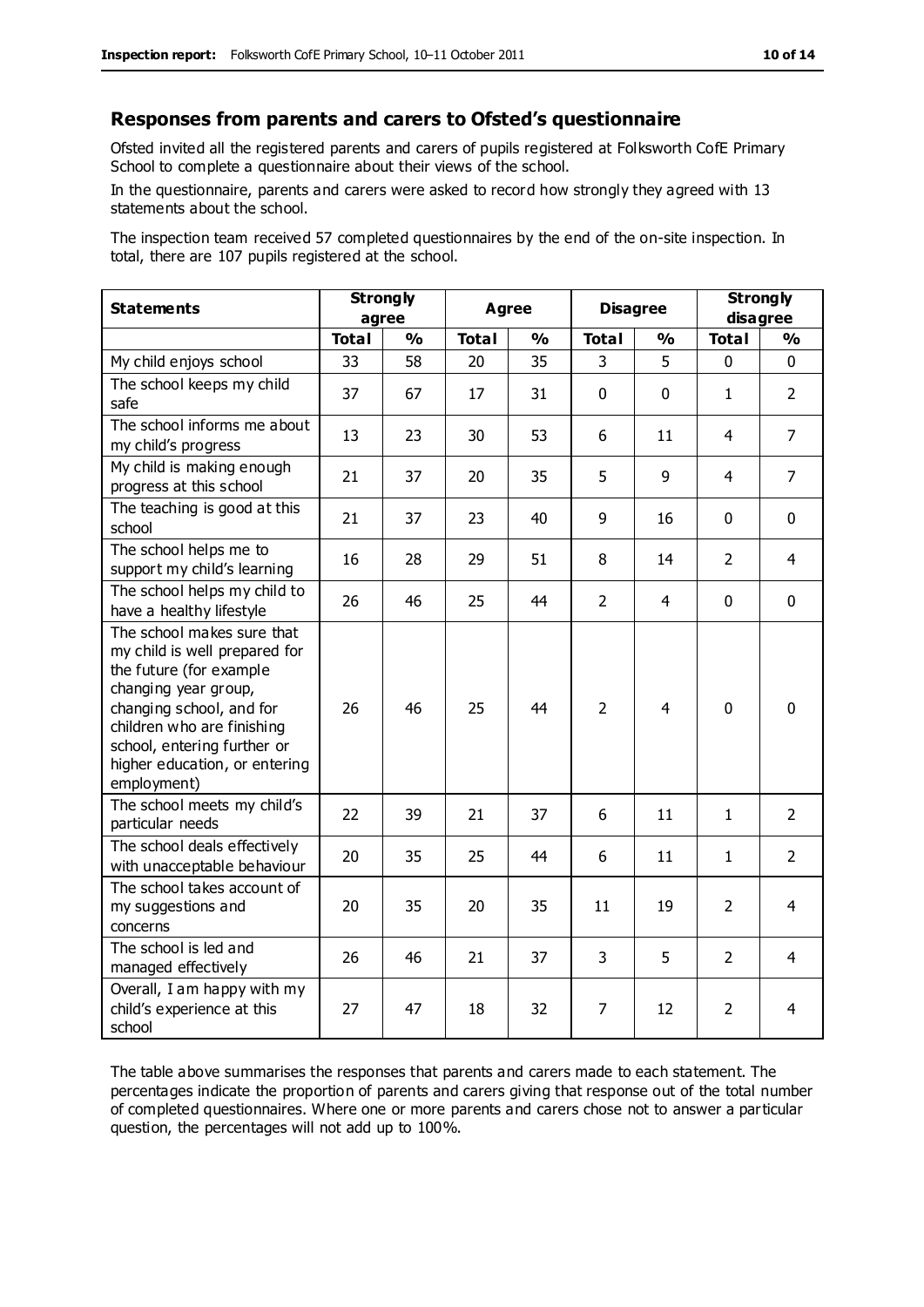# **Glossary**

## **What inspection judgements mean**

| Grade   | <b>Judgement</b> | <b>Description</b>                                            |
|---------|------------------|---------------------------------------------------------------|
| Grade 1 | Outstanding      | These features are highly effective. An outstanding           |
|         |                  | school provides exceptionally well for all its pupils' needs. |
| Grade 2 | Good             | These are very positive features of a school. A school        |
|         |                  | that is good is serving its pupils well.                      |
| Grade 3 | Satisfactory     | These features are of reasonable quality. A satisfactory      |
|         |                  | school is providing adequately for its pupils.                |
| Grade 4 | Inadequate       | These features are not of an acceptable standard. An          |
|         |                  | inadequate school needs to make significant                   |
|         |                  | improvement in order to meet the needs of its pupils.         |
|         |                  | Ofsted inspectors will make further visits until it           |
|         |                  | improves.                                                     |

#### **Overall effectiveness of schools**

|                       |                    |      | Overall effectiveness judgement (percentage of schools) |                   |
|-----------------------|--------------------|------|---------------------------------------------------------|-------------------|
| <b>Type of school</b> | <b>Outstanding</b> | Good | <b>Satisfactory</b>                                     | <b>Inadequate</b> |
| Nursery schools       | 43                 | 47   | 10                                                      |                   |
| Primary schools       | 6                  | 46   | 42                                                      |                   |
| Secondary             | 14                 | 36   | 41                                                      |                   |
| schools               |                    |      |                                                         |                   |
| Sixth forms           | 15                 | 42   | 41                                                      | 3                 |
| Special schools       | 30                 | 48   | 19                                                      |                   |
| Pupil referral        | 14                 | 50   | 31                                                      |                   |
| units                 |                    |      |                                                         |                   |
| All schools           | 10                 | 44   | 39                                                      |                   |

New school inspection arrangements were introduced on 1 September 2009. This means that inspectors now make some additional judgements that were not made previously.

The data in the table above are for the period 1 September 2010 to 08 April 2011 and are consistent with the latest published official statistics about maintained school inspection outcomes (see [www.ofsted.gov.uk\)](http://www.ofsted.gov.uk/).

The sample of schools inspected during 2010/11 was not representative of all schools nationally, as weaker schools are inspected more frequently than good or outstanding schools.

Percentages are rounded and do not always add exactly to 100.

Sixth form figures reflect the judgements made for the overall effectiveness of the sixth form in secondary schools, special schools and pupil referral units.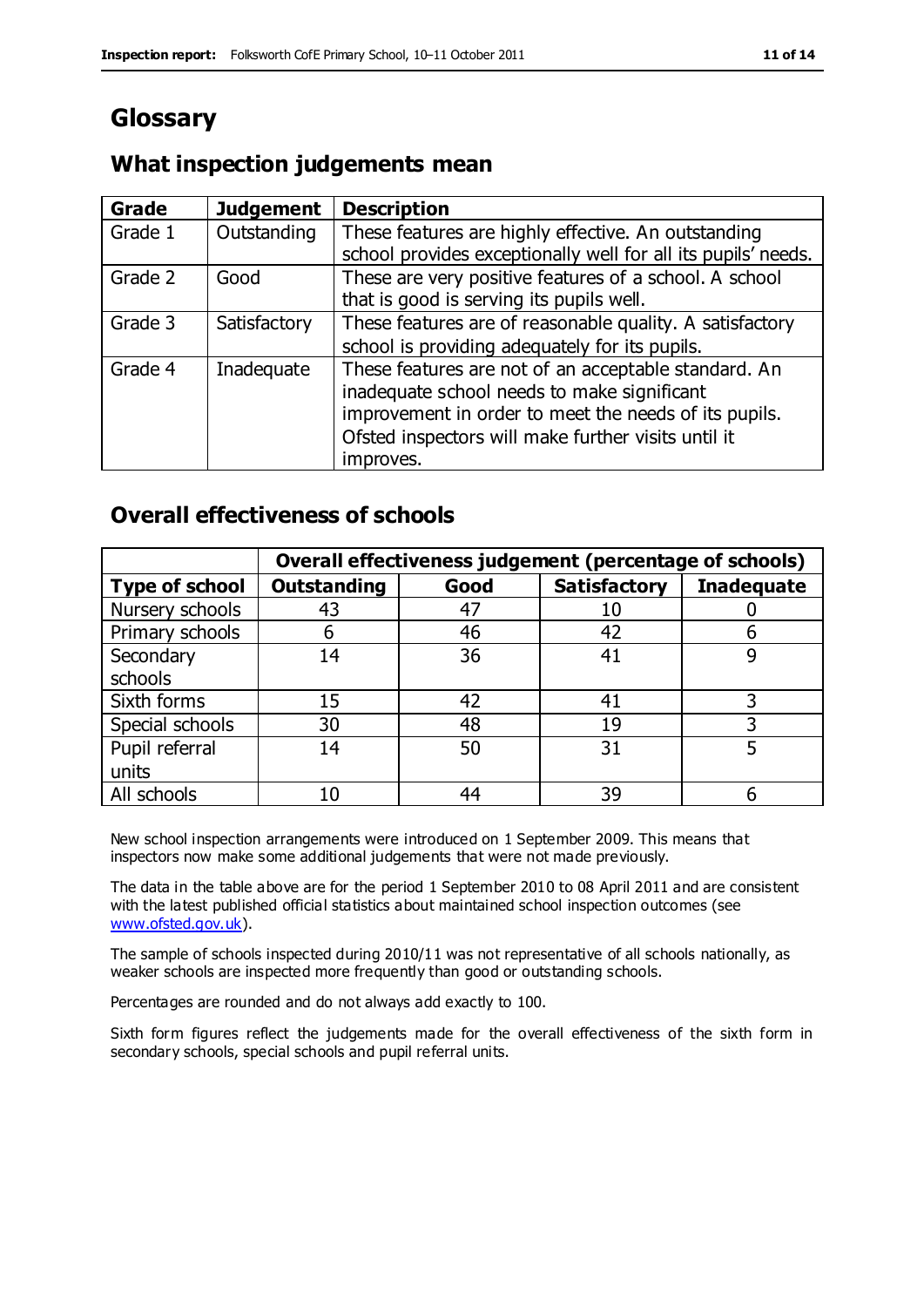# **Common terminology used by inspectors**

| Achievement:                  | the progress and success of a pupil in their<br>learning, development or training.                                                                                                                                                                                                                                           |
|-------------------------------|------------------------------------------------------------------------------------------------------------------------------------------------------------------------------------------------------------------------------------------------------------------------------------------------------------------------------|
| Attainment:                   | the standard of the pupils' work shown by test and<br>examination results and in lessons.                                                                                                                                                                                                                                    |
| Capacity to improve:          | the proven ability of the school to continue<br>improving. Inspectors base this judgement on what<br>the school has accomplished so far and on the<br>quality of its systems to maintain improvement.                                                                                                                        |
| Leadership and management:    | the contribution of all the staff with responsibilities,<br>not just the headteacher, to identifying priorities,<br>directing and motivating staff and running the<br>school.                                                                                                                                                |
| Learning:                     | how well pupils acquire knowledge, develop their<br>understanding, learn and practise skills and are<br>developing their competence as learners.                                                                                                                                                                             |
| <b>Overall effectiveness:</b> | inspectors form a judgement on a school's overall<br>effectiveness based on the findings from their<br>inspection of the school. The following judgements,<br>in particular, influence what the overall<br>effectiveness judgement will be.                                                                                  |
|                               | The school's capacity for sustained<br>×<br>improvement.<br>Outcomes for individuals and groups of<br>п<br>pupils.<br>The quality of teaching.<br>The extent to which the curriculum meets<br>pupils' needs, including, where relevant,<br>through partnerships.<br>The effectiveness of care, guidance and<br>■<br>support. |
| Progress:                     | the rate at which pupils are learning in lessons and<br>over longer periods of time. It is often measured<br>by comparing the pupils' attainment at the end of a<br>key stage with their attainment when they started.                                                                                                       |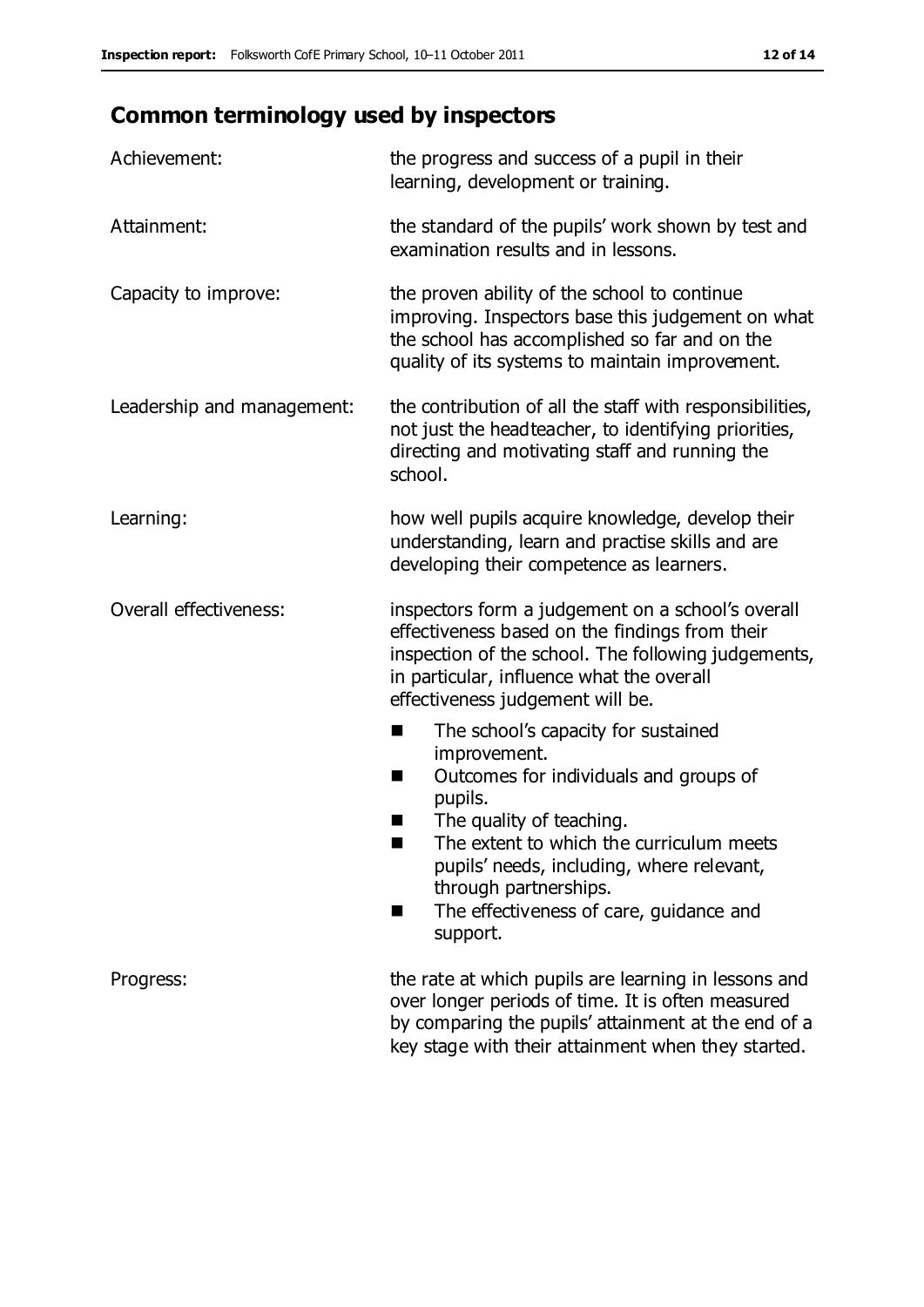#### **This letter is provided for the school, parents and carers to share with their children. It describes Ofsted's main findings from the inspection of their school.**



12 October 2011

Dear Pupils

#### **Inspection of Folksworth CofE Primary School, Peterborough, PE7 3TY**

Thank you for your warm welcome when we visited your school, for sharing your work with us and talking to us about the school. We enjoyed our visit very much. The school provides a satisfactory education for you and is trying hard to make your activities even more interesting. You reach above average standards in your work but some pupils in Key Stage 2 could make even more progress. I have suggested that the teachers give you more information about how you can improve your work and share with you what you can do to get to the next level.

At the last inspection, the school was asked to make the curriculum more interesting for you. The staff have made a sound start on this. I have suggested that they do more and ensure that you experience activities and develop skills in different subjects appropriate for your age as you grow older.

You behave well and clearly enjoy school. You get along very well together. I know how much you look forward to the residential trips. After my discussions with you and with representatives of the governing body, I realise that you could learn more about the customs and different ways in which people live. I have suggested that the school plans this into your school life.

My final recommendation is for leaders to check more regularly on how well the school is doing and make plans for improvement. You and your parents and carers have an important part to play in this process. Please continue to work hard and to look after one another.

Yours sincerely

Peter Sudworth Lead inspector